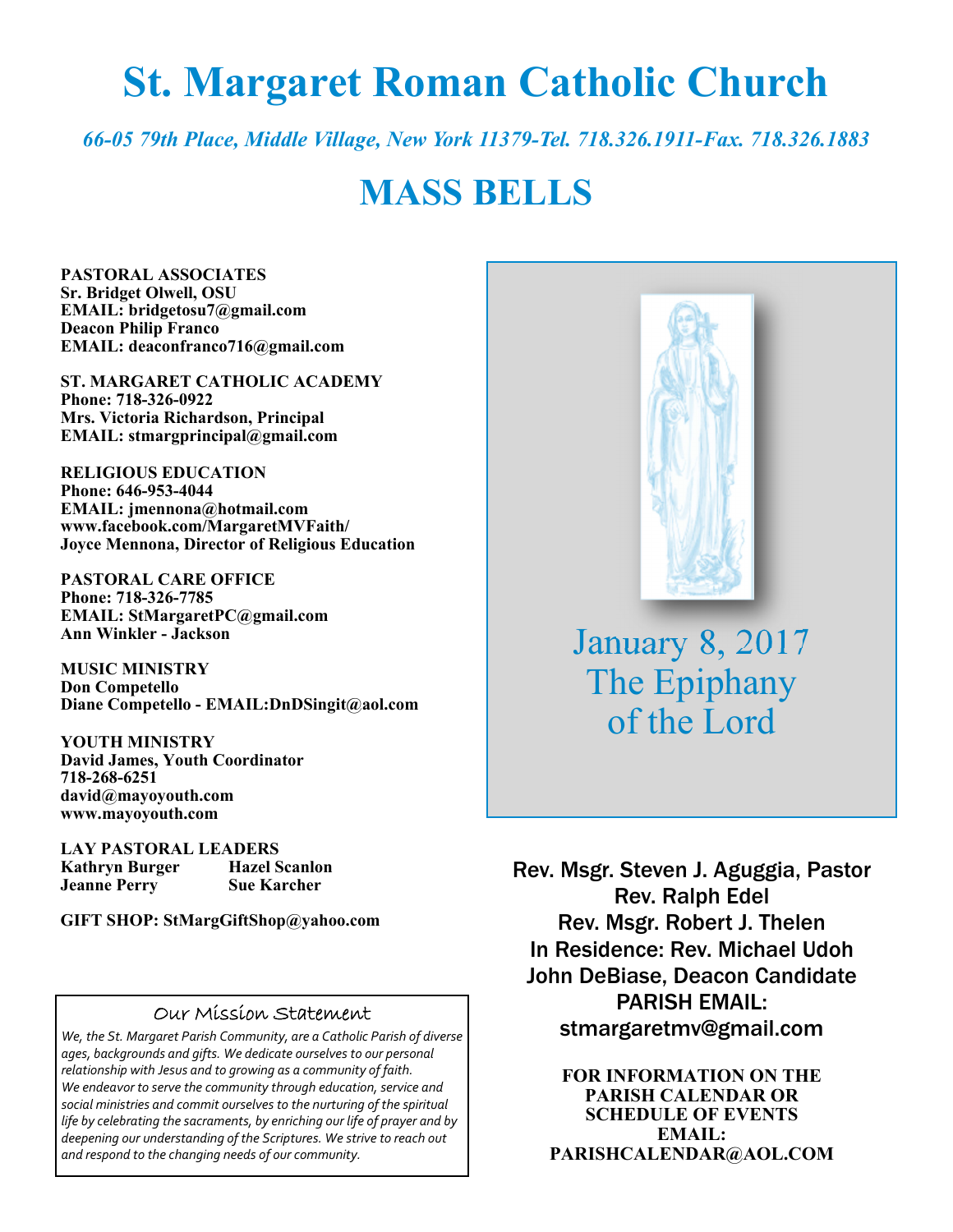#### *MASSES FOR THE WEEK*

| MON.         | <b>JANUARY 9 - THE BAPTISM</b><br>OF THE LORD                                                                               |  |
|--------------|-----------------------------------------------------------------------------------------------------------------------------|--|
| 7:00         | <b>Irene Marx</b>                                                                                                           |  |
| 9:00         | Rose D'Amato                                                                                                                |  |
| TUE.         | <b>JANUARY 10 - FIRST WEEK IN</b><br><b>ORDINARY TIME BEGINS</b>                                                            |  |
| 7:00         | Silvia Drossu                                                                                                               |  |
| 9:00         | <b>Violet Rubano</b>                                                                                                        |  |
| WED.         | <b>JANUARY 11 - WEEKDAY</b>                                                                                                 |  |
| 7:00         | Abigail DeLaCruz-Mirza                                                                                                      |  |
| 9:00         | Augusta Mundy (BIRTH)                                                                                                       |  |
| THU.         | <b>JANUARY 12 - WEEKDAY</b>                                                                                                 |  |
| 7:00         | Jeffrey Matusiak                                                                                                            |  |
| 9:00         | Luigi & Filomena DeSimone                                                                                                   |  |
| FRI.         | <b>JANUARY 13 - ST. HILARY</b>                                                                                              |  |
| 7:00         | Jimmy O'Rielly                                                                                                              |  |
| 9:00         | Philippo & Leonardo Curatolo                                                                                                |  |
| SAT.         | <b>JANUARY 14 - WEEKDAY</b>                                                                                                 |  |
| 8:30         | Collective:                                                                                                                 |  |
| 5:00PM       | <b>Anthony Saviano</b>                                                                                                      |  |
| SUN.         | <b>JANUARY 15 - SECOND SUNDAY</b><br><b>IN ORDINARY TIME</b>                                                                |  |
| 7:30<br>9:00 | People of the Parish<br>Serafina Genna/Salvatore Palmeri/<br>Faro Sottile/Giovanna Bambina/<br>Giacomo, Vincenza e Giuseppe |  |

 Cassara/Vincenzo Rizzo/Leonardo Perrera/<br>10:30 John J. F John J. Forte (ANNI)

- NOON Deacon Warren Winkler
- 5:00PM Anna & Wilhelm Nick

 $\blacksquare$ 

 $\blacksquare$ 

**REGULAR SCHEDULE OF MASSES & SERVICES** 

**SATURDAY VIGIL:** 5:00 P.M., 7:30 P.M.<br>SUNDAY: 7:30, 9:00 (Italian), 7:30, 9:00 (Italian), 10:30, 12:00 & 5:00PM **WEEKDAYS:** Varies (See listing above) **CONFESSIONS: SATURDAY, 4-4:45pm** 

> **or by appointment with a priest.**

## **PARISH INFORMATION**

**If you're not registered, please stop into the Rectory office. THE PARISH OFFICE is open from Monday through Friday, 9 am to noon and 1 pm to 7:30 pm. Please respect these hours for your Rectory office business. Thank you.** 

**BAPTISMS** usually take place on the 1st and 3rd Sundays of the month. Please call the rectory for an appointment.

**WEDDINGS** are normally scheduled at least six months in advance by appointment with a priest or a deacon. Please call the rectory office. For marriage preparation information visit www.pre-cana.org.

**THE BEREAVEMENT GROUP** meet on the 1st and 3rd Thursday of the month at 10 am in the Convent meeting room Call Ann at 718.326.7785.

**NOVENA** to Our Lady of the Miraculous Medal...Mondays after the 9 am Mass and after the 7:30 pm Mass. See the Mass schedule.

**MORNING PRAYER** daily from Monday through Friday at 8:45am.

**BOY SCOUT TROOP #119** meets on Tuesdays from 7:15-9pm. New members welcome, age 10 1/2 & up. Call 718-894-4099.

**CUB PACK #119** meets on Mondays from 7-8:30pm. New members welcome, age 6- 101/2. Call 718-894-4099.

**THE ENGLISH CHOIR** rehearse on Tuesday, at 7:30pm. in the Church.

**THE CHILDREN'S CHOIR** rehearse on Monday, from 5-6pm in the Church. For more info. DnDSingit@aol.com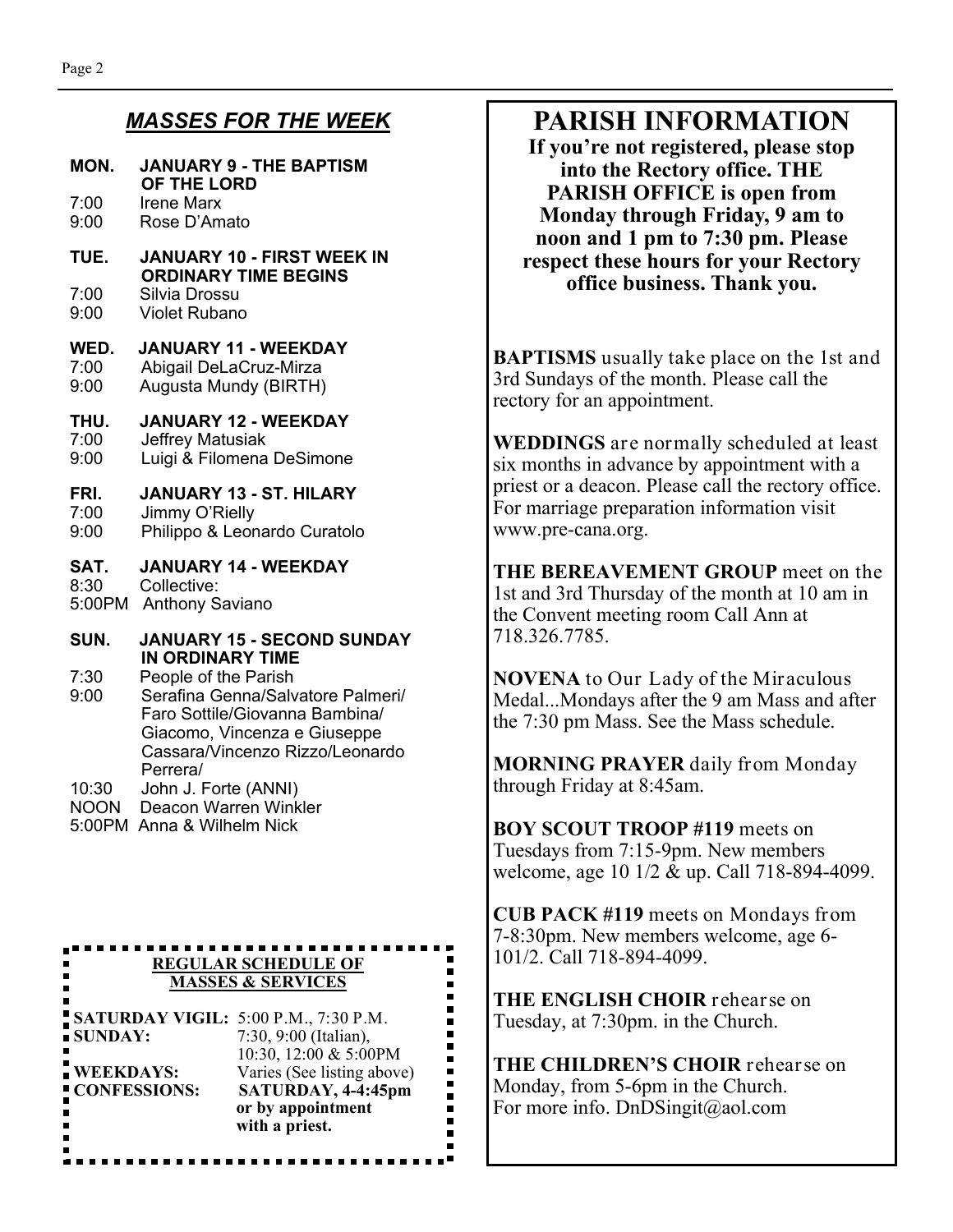## PLEASE PRAY FOR OUR SICK

Karen Guarascio, Connie Faccibene, Eileen Hinrichs, Linda Frazier, Angela Lenihan, Carol Falk, Cari Ann Falk-LoBello, Glen Falk, David J. McConville, Ronald Frazier, John Downer, Michael Machado, Robert Sabini, Maria Rigovich, Jennifer Pagan, Angelo Ferrara, Brooke Renda, Dace Pellettiere, Joe O'Brien, Edna Bojakowski, Bob Marvin, Lee Falk, Don Scheck, Patricia Johnson, Karl DeSousa, Laura Ruffner, Barbara Elder, Rachael Harris, Carol Arevalo, Scott White, Santo Pantina, Peter Gillespie, Alysia Sanders Rismoan, Michael Hirst, Bob Schaefer, Rose Marie Santos, Bernice Muller, Maria Millocca, Baby McKinley Kelleher, Isabelle Azzaro, Lucy Lento, Sean Harrison, Richard Santangelo, Michael Russo, Frank Cesare, Joseph Simon, Joseph Stubbs, Justin James Quirke, Rose Healy, Parrish Wert, Michael Hirst, Matteo Sabini, Carmen Melendez, Jim O'Driscoll,

#### The names will remain for 3 months ONLY, unless you call 326-1911 and ask for continued prayers

**Prayer Requests Pray for vocations to the Priesthood and Religious Life. Please pray for our men and women serving in the defense of our country: Lt. Col. Thomas Frohnhoefer, Sgt. Robert A. Domenici from our Parish.**

## *WE RECALL OUR BELOVED DECEASED*

*Especially, Grace Ingianni, Antonino Genna, John Schmidt, May they rest in Christ's Peace!* 

## *MEMORIALS WINE & HOST THIS WEEK*

*are offered in memory of Violet Rubano at the request of Violet's Friends.* 

## *SANCTUARY LAMP & ALTAR CANDLES THIS WEEK*

*are offered in memory of Violet Rubano at the request of Violet's Friends.* 

## *TABERNACLE LAMP*

*is lit in memory of Violet Rubano at the request of Violet's Friends.* 

## *TRUE HAPPINESS*

*Abandon yourself utterly for the love of God, and in this way you will become truly happy.* 

## *TODAY'S READINGS*

**First Reading** — Rise up in splendor, Jerusalem! The Lord shines upon you and the glory of the Lord appears over you (Isaiah 60:1-6).

**Psalm** — Lord, every nation on earth will adore you (Psalm 72).

**Second Reading** — The Gentiles are coheirs, copartners in the promise in Christ Jesus (Ephesians  $3:\overline{2}-3a$ , 5-6).

**Gospel** — Magi from the east arrive looking for the newborn king of the Jews (Matthew 2:1-12).

## *READINGS FOR THE WEEK*

| Monday:   | Is 42:1-4, 6-7 or Acts 10:34-38;         |
|-----------|------------------------------------------|
|           | Ps 29:1-4, 3, 9-10; Mt 3:13-17           |
| Tuesday:  | Heb 2:5-12; Ps 8:2ab, 5, 6-9; Mk 1:21-   |
|           | 28 or Heb 1:1-6 and 2:5-12; Ps 8:2ab,    |
|           | 5, 6-9; Mk 1:14-20 and 1:21-28           |
|           | Wednesday: Heb 2:14-18; Ps 105:1-4, 6-9; |
|           | Mk 1:29-39                               |
| Thursday: | Heb 3:7-14; Ps 95:6-11; Mk 1:40-45       |
| Friday:   | Heb 4:1-5, 11; Ps 78:3, 4bc, 6c-8;       |
|           | $Mk$ 2:1-12                              |
| Saturday: | Heb 4:12-16; Ps 19:8-10, 15;             |
|           | Mk $2:13-17$                             |
| Sunday:   | Is 49:3, 5-6; Ps 40:2, 4, 7-10; 1        |
|           | Cor 1:1-3; Jn 1:29-34                    |

## *SAINTS AND SPECIAL OBSERVANCES*

| The Epiphany of the Lord;          |
|------------------------------------|
| National Migration Week            |
| The Baptism of the Lord            |
| First Week in Ordinary Time begins |
|                                    |
| <b>Blessed Virgin Mary</b>         |
|                                    |

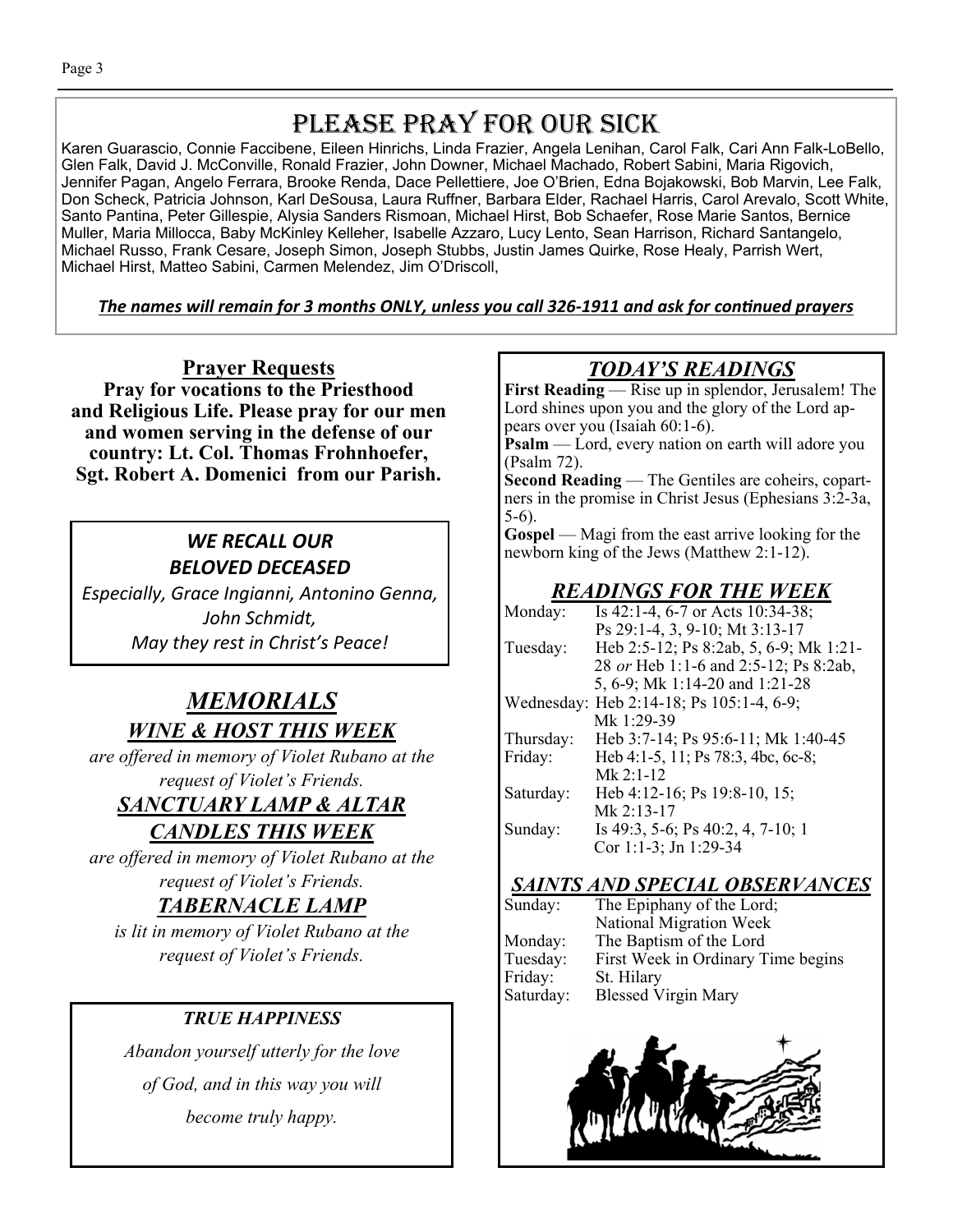#### **DO YOU HAVE AN IPHONE OR AN ANDROID PHONE?**

Want to keep up with St. Margaret's news? Download our parish app. Daily Mass readings, prayers, bulletins and more. Just text the word "APP" to 88202 or search "My Parish App" in Google Play Store or App Store.

## **BLOOD DRIVE**

St. Margaret has sponsored several very successful Give blood. Blood Donation Drives Save lives. in the past. There is still a *CRITICAL BLOOD SHORTAGE* and the New York Blood Center is asking again for our help. St. Margaret will be sponsoring a **BLOOD DRIVE ON SUNDAY, JANUARY 22, 2017**  from 9am until 3pm in the Parish Hall. Please consider giving the gift of life by making a blood donation. For more information and/or to make a blood donation appointment, please email

parishcalendar@aol.com

## *REMINDER . . .*

Changes in the Mass schedule at the parish. **Saturday Mass Schedule** will be 8:30am (collective Mass) 5:00pm (anticipated Mass for Sunday) **NO** 7:30pm Mass **NOTE** that there will no longer be a 7:30pm Mass on Mondays. The Novena in honor of Our Lady of the Miraculous Medal will be prayed after the 9am Mass during the week.

## *MINISTRY OF CONSOLATION*

Martha Rickey, a member of our Parish, is currently in her third and final year at the Pastoral Institute. This is the year in which she must declare a ministry and complete an internship. Martha has chosen to start a Ministry of Consolation here at St. Margaret. In January she will be giving a brief talk at all the masses to explain the volunteer positions. She will also have sign up brochures available. This is a very special ministry and it will

need your support.



#### *THE STAR OF BETHLEHEM*

The unfolding of the story of the Incarnation continues today as the Church celebrates the Epiphany. The tale of the magi from the East is one of the most fascinating in all of scripture.

 It has much to teach us about what we can come to expect, even in circumstances and places that may seem insignificant or small. Bethlehem was a tiny town, what we might refer to today as a town without even one stop light. Yet it is over this seemingly insignificant place that the guiding star stops in its own search for the place where the Savior would be born.

 Too often we fail to recognize the fact that the star of Bethlehem comes to rest in our everyday lives, where we can experience God's presence,

manifested in ever new ways. Epiphany calls us to shake off our stupor and recognize the One who comes to save us.

#### *EPIPHANY*

*Solemn things of mystic meaning; Incense doth the God disclose; Gold a royal Child proclaimeth; Myrrh a future tomb foreshows.*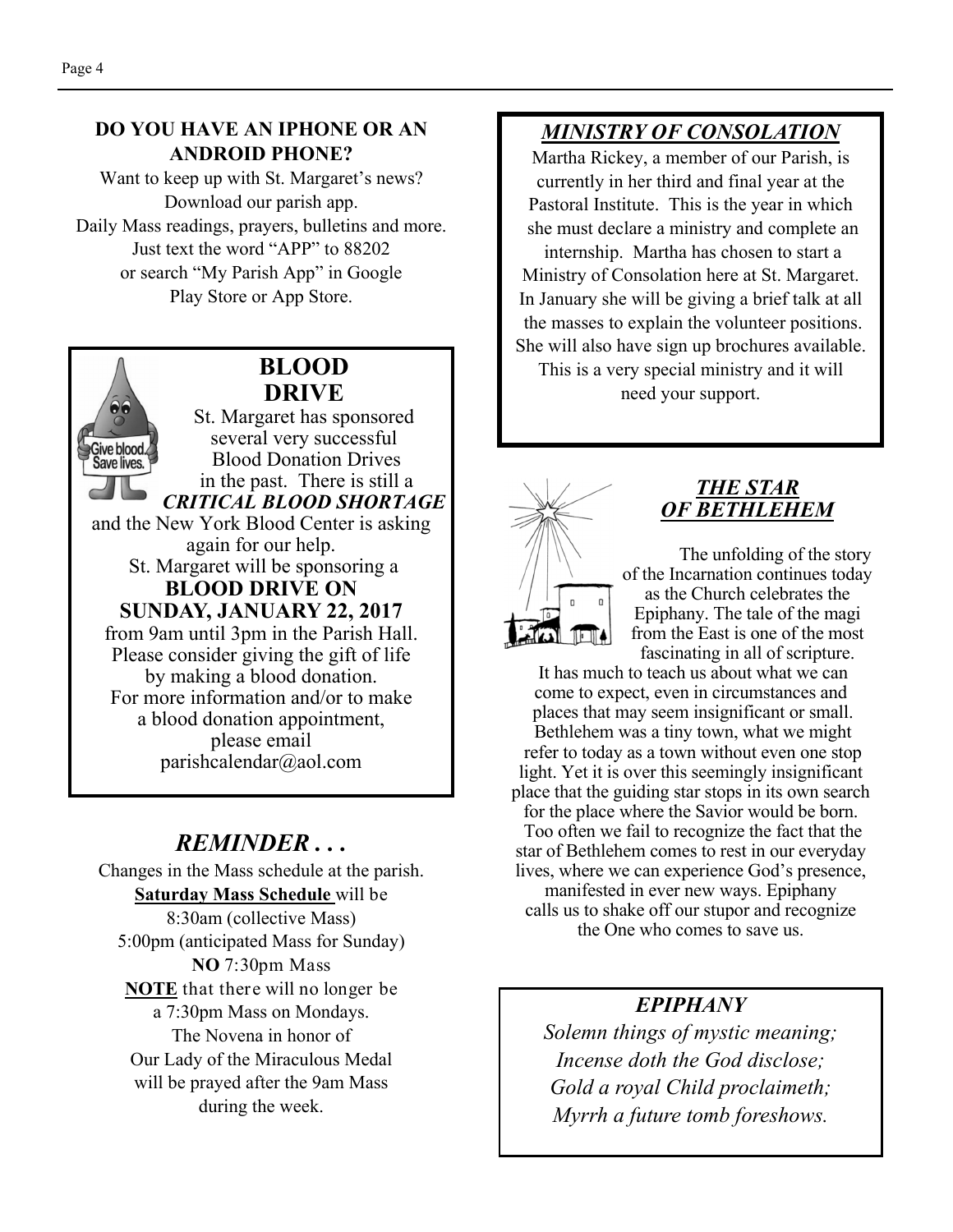#### *TREASURES FROM OUR TRADITION*

This year, in the United States the celebration of the Epiphany falls on January 8, but the traditional date for the Epiphany is January 6. The date we know as January 6 was established as the solstice in Egypt in 1996 BC, but the Egyptian calendar lost a full day every

128 years. Twenty centuries later the actual solstice had migrated to December 25. People still kept January 6 for the solstice celebration, but December 25, matching nicely with the Roman pagan feast of the Unconquered Sun, launched an extended solstice holiday. By the time of the early church, the whole period of

twelve days was celebrated just about everywhere.

 Christians began to celebrate Christ as the true light of the world in four themes: the Nativity, the manifestation to the Gentiles, the baptism of the Lord, and the wedding feast at Cana. That was entirely too much for one day to handle. A twelve-day season was ready to be adapted, so Christians borrowed from the pagan calendar for their own season of light.

Thus early Christian celebrations of the Christmas season extended from one date for the solstice, December 25, to the older date, January 6. The darkest time in the Northern Hemisphere could now be filled with the Christian observance of the arrival of the Light

of the World.

#### **CONTRIBUTIONS THROUGH FAITH DIRECT**

The twelve days of Christmas culminate with the celebration of the wonderful feast of Epiphany, I am thankful for all the generous gifts that you provide to our parish, but I realize that you cannot be with us every Sunday of the year. Please consider using our secure electronic giving program, *Faith Direct.* Faith Direct will automatically process any offertory of second collections donations of your choosing.

 Visit www.faithdirect.net and use our church code **NY299.** 

Thank you for your continued support of our Parish family! God Bless You, Msgr. Steven

**THE ST. VINCENT dePAUL FOOD PANTRY is located at 66-25 79 Place The pantry is open on WEDNESDAY AND SATURDAY from 10am to 12 Noon.** 

## **SAINT MARGARET GIFT SHOP**

open Wednesdays, 12pm - 4pm Saturdays, 4pm - 5pm and Sundays, 9am - 1pm We have a selection of religious goods: Rosaries - Medals - Gifts - Crucifixes Statues - Bibles and other books **AND MORE!** 

If we don't have it, we'll try to get it for you. The Gift Shop is located in the rectory. Please use the red side door in the parking lot. If the door is closed, please knock.



## **ST. MARGARET'S YONKERS EMPIRE CITY BUS TRIP JANUARY 16, 2017**

The bus will be in front of the Church and will **leave promptly at 9am.** The cost is  $$23.00p/p.$ For reservations/information call **Betty, 718-326-0198 ONE LUCKY PERSON WILL WIN A FREE RIDE ON OUR FEBRUARY TRIP!** 



*They opened their treasures and offered him gifts of gold, frankincense and myrrh.*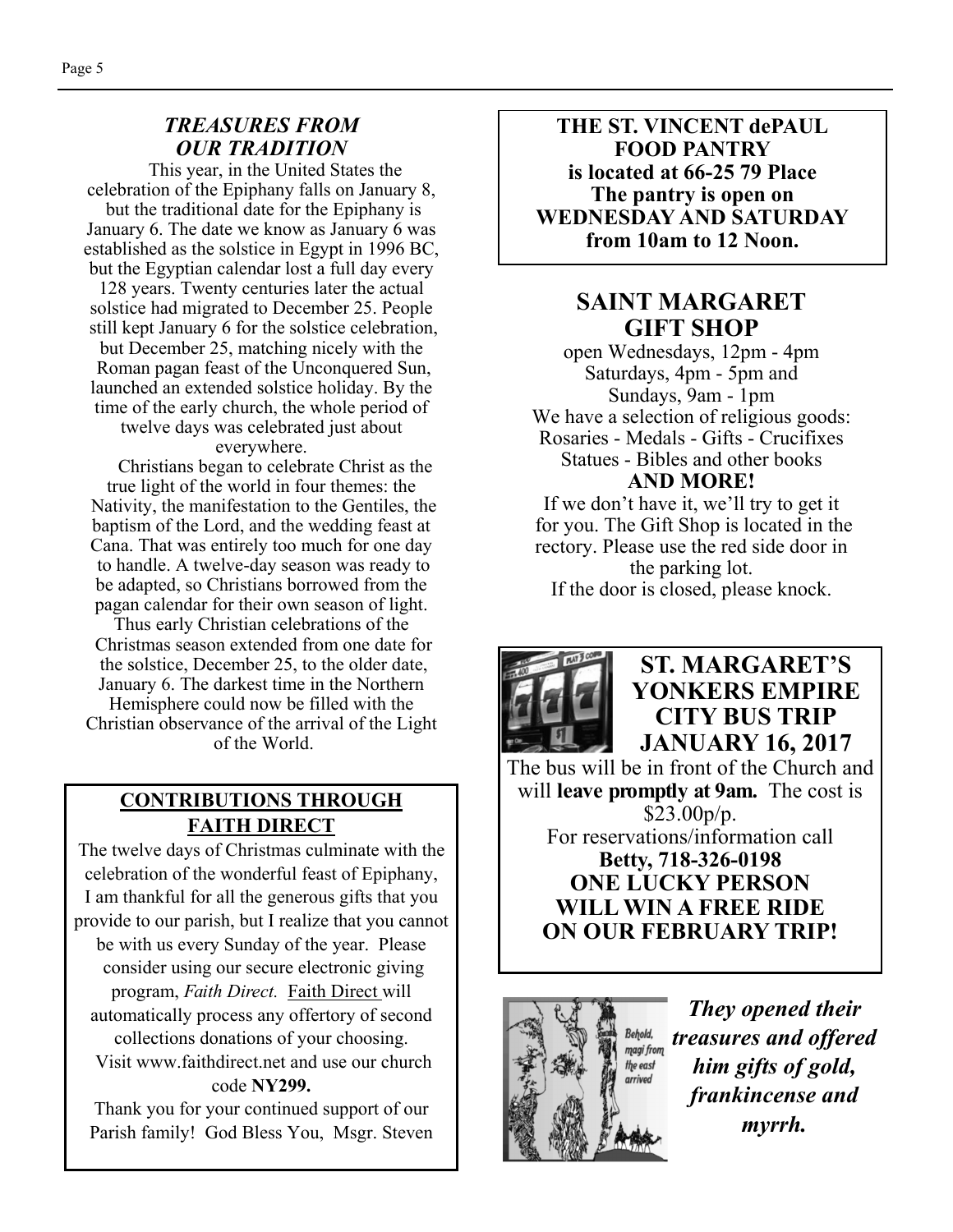# SCHOOL NEWS

#### **FROM THE DESK OF ST. MARGARET CATHOLIC ACADEMY**

Happy New Year to each of you!!! We are happy to be back after a restful break. As the weather is cold, we have many things going on in our school

to warm you up. Our annual World's Finest Chocolate sale will begin next week. Buy a bar from one of our students. Catholic School week will be held the last week of the month. You are all welcome to stop in for a tour after the 10:30am

Mass on Sunday, January 29th. Registration begins  $\ldots$ .

> Come and see the wonderful things going on.

**CONGRATULATIONS** 

to former St. Margaret students who have achieved honors at: **The Mary Louis Academy:** 

ZARA McPARTLAND, NEVE NICHOLSON, ISABELLA RUGGIERO, KRISTINA WOLFE, STEPHANIE MEDITZ, DEVON NICHOLSON, KAYLA PODLOVITS, STEPHANIE VULICH, NICOLETTE WURGLICS, KAYLEE WALLS We wish all of these students continued success in their future endeavors.

#### *ST. MARGARET'S LUCKY NUMBER 2016*

| Dec. 05 -                               | 560 | K. Gloster (b)   |  |  |  |
|-----------------------------------------|-----|------------------|--|--|--|
| Dec. 06 -                               | 973 | No Winner        |  |  |  |
| Dec. 07 -                               | 842 | No Winner        |  |  |  |
| Dec. 08 -                               | 578 | No Winner        |  |  |  |
| Dec. 09 -                               | 286 | $C.$ Dell $(s)$  |  |  |  |
| Dec. 10 -                               | 474 | No Winner        |  |  |  |
| Dec. 11 -                               | 881 | C/L Caputo (s)   |  |  |  |
| Dec. 12 -                               | 523 | D. Berwanger (b) |  |  |  |
| Dec. 13 -                               | 970 | E. Morrissey (b) |  |  |  |
| Dec. 14 -                               | 933 | No Winner        |  |  |  |
| Dec. 15 -                               | 392 | R. K. Stuart (b) |  |  |  |
| Dec. 16 -                               | 813 | $P.$ Dell $(b)$  |  |  |  |
|                                         |     | $D.$ Seith $(b)$ |  |  |  |
| Dec. 17 -                               | 314 | $B.$ Dathe $(s)$ |  |  |  |
| Dec. 18 -                               | 581 | E. Gockley (b)   |  |  |  |
|                                         |     | G. Hennessey (b) |  |  |  |
| Dec. 19 -                               | 590 | Sr. Bridget (b)  |  |  |  |
| Dec. 20 -                               | 387 | No Winner        |  |  |  |
| <b>HELP SUPPORT YOUR PARISH</b>         |     |                  |  |  |  |
| Buy a "LUCKY NUMBER"                    |     |                  |  |  |  |
| <b>FOR 2017</b>                         |     |                  |  |  |  |
| <b>based on NY State Lottery, every</b> |     |                  |  |  |  |
| evening of the year.                    |     |                  |  |  |  |
| Single Subscriptions: \$60.00,          |     |                  |  |  |  |
|                                         |     |                  |  |  |  |
| two or more subscriptions, \$50.00ea.   |     |                  |  |  |  |
| Call Patti C, 718-639-2263              |     |                  |  |  |  |
| for more information.                   |     |                  |  |  |  |

## **HUMAN TRAFFICKING 7 APP FOR ST. MARGARET**

Each January has been designated National Slavery and Human Trafficking Prevention Month. Following the start of National Slavery and Human Trafficking Prevention Month, with the help of non-government organization, National Human Trafficking Day began and is observed annually on January 11th. Unfortunately, human trafficking exists, including the United States, including NYC.

St. Paul tell us we are one Body with many parts (l Cor 12:12-31) and that we each have our own gifts. Not all of us are called to work in law enforcement, or as prosecutors, or in government. However, we can choose what products we buy, (try & buy fair trade) and we can certainly pray! To learn more, including the top 10 myths about human trafficking, visit http://lifewaynetwork.org/2016/12/29/myths-about-human-trafficking.

## *Prayer to Combat Human Trafficking*

St. Josephine Bakhita, you were sold into slavery as a child and endured untold hardship and suffering. Once liberated from your physical enslavement, you found true redemption in your encounter with Christ and his Church. Assist all those who are trapped in a state of slavery, intercede with God on their behalf so that they will be released from their chains of captivity. Those whom man enslaves, let God set free. Provide comfort to survivors of slavery and let them look to you as an example of hope and faith. Help all survivors find healing from their wounds. We ask for your prayers and intercessions for those enslaved

> among us. Amen **Download our App! myparishapp.com/@ look for st.margaret**